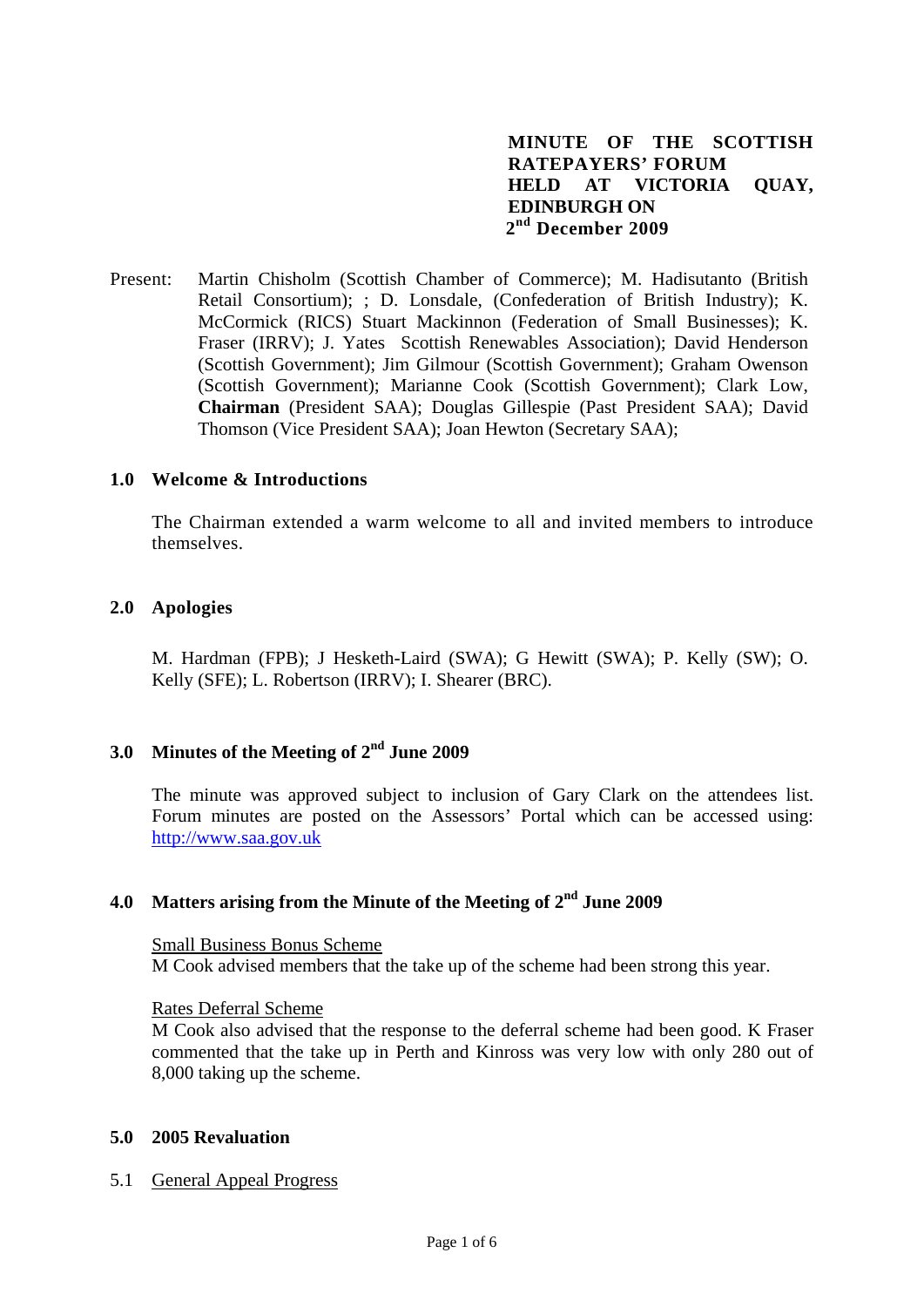C Low advised that all Revaluation 2005 appeals were cleared within the statutory timetable, and that approximately 800 appeals had been referred to the LT for disposal. Whilst some of these referrals have now been rejected by the LT and the cases passed back to Valuation Appeal Committees, a large number still remain with the Tribunal. It is likely that several of these will remain outstanding at April 2010.

Categories of subjects which remain subject to referrals to the Lands Tribunal include Timeshare, Mobile Telecommunications subjects, some Public Houses, Large Industrial Subjects, and the Water and Gas Utilities.

Some of the Timeshare appeals have recently been heard and a decision is awaited.

There are also around 4,000 running roll appeals outstanding throughout Scotland with the vast majority being cited for hearing over the forthcoming year.

Members did not have any outstanding issues regarding 2005 appeals.

# **6.0 2010 Revaluation**

### 6.1 General Timetable

The SAA confirmed that they had provided draft rateable values to the Scottish Government by the end of August 2009. Draft rateable values will be made available on the Assessors' Portal as soon as possible. Revaluation notices will be issued to all ratepayers around mid March 2010 and summary valuations will be made available for bulk category subjects on the SAA Portal to tie in with the Notice issue. C Low emphasized that initial figures will be draft figures and could change prior to the date the final values come in to force on  $1<sup>st</sup>$  April 2010.

M Cook advised that the rate poundage had been announced the previous week and confirmed that reliefs would be announced shortly. The Scottish Government has developed a 2010 'rates calculator' which will be available when the draft rateable values are made available on the SAA website to assist the ratepayer in determining their financial liability.

The ratepayers' representatives reiterated the need to have as much information as early as possible to allow them to plan financially although they accepted that it may be better to have all aspects of the rating formula known at the same point. A request was also made for a rates relief application form to be included with the revaluation notice. The SAA explained that the notice is in a prescribed format and to include a finance document with the notice could be confusing to the ratepayer as to which organisation appeals or applications should be addressed. K Fraser advised that bills will include guidance and advice on the various schemes available. He agreed to liaise with the Scottish Government regarding guidance and internet links for further information on finance issues.

Revaluation notices will include guidance on lodging appeals and will make reference to information available on the Scottish Government and SAA websites. M Cook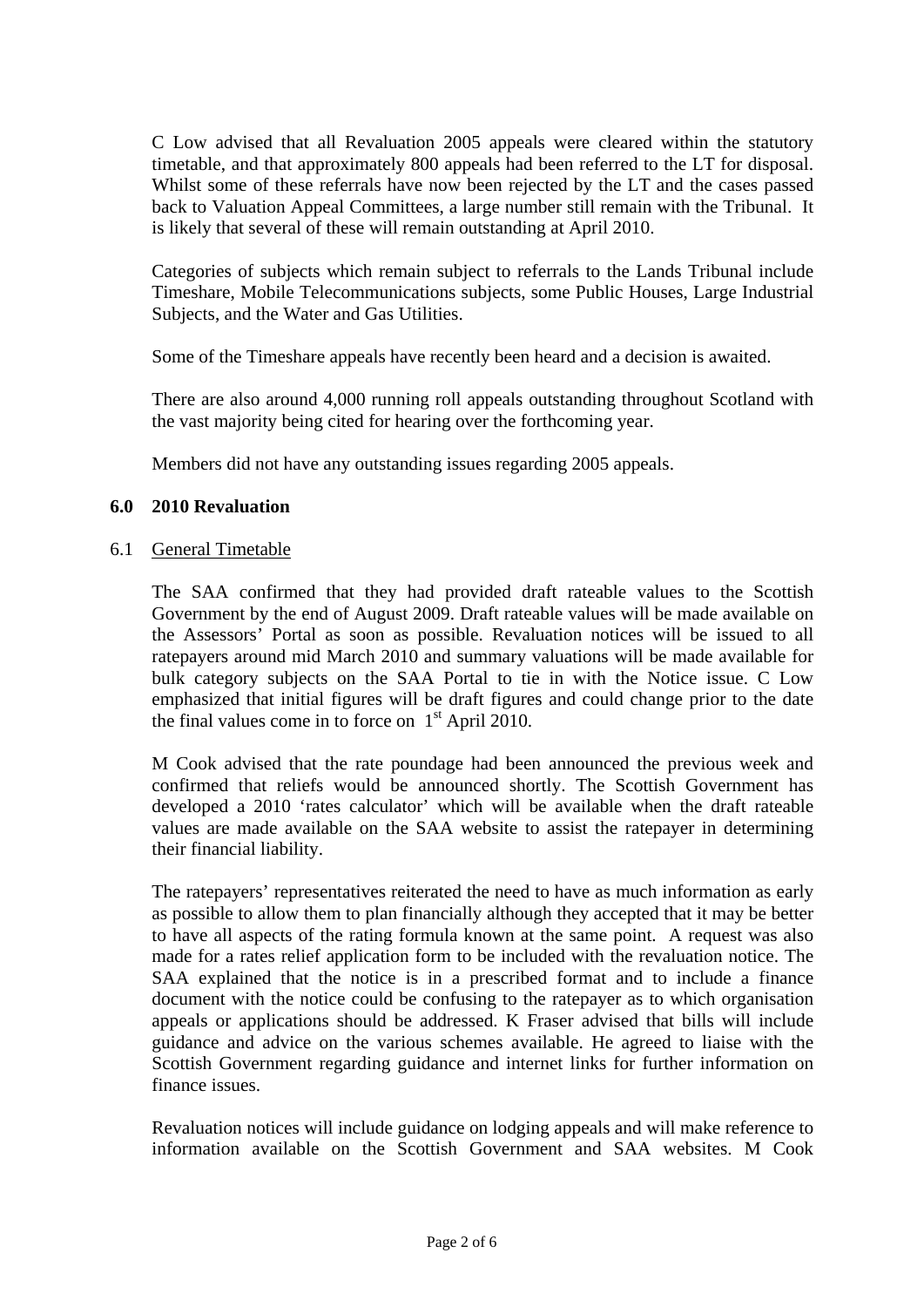explained that the Government has made a conscious effort to reduce untargeted mail shots.

# 6.2 Release of RV Information

Comments were made regarding the general fall in budgets and turnover and the need for clarity as soon as possible to allow businesses to assess their liabilities.

K McCormick enquired as to the expected date when RVs would be made available. D Henderson explained that the Scottish Government is still working on the outcome figures. Assessors have been requested to delay publication of values meantime, but release will be as soon as possible. Ministers would be carefully assessing the budgetary implications for the various relief schemes in light of the Chancellor's Pre Budget Report on 9 December and the Scottish parliament's consideration of the Scottish Government's Budget bill in January. From the information currently available, it had been estimated that matching the English poundage alone will benefit Scottish business by around £200 million in 2010-11.

The forum debated the implications of publishing mid to late December and members were generally of the view that publication during the Christmas period would not be helpful. It was generally agreed that if the information was not available by mid December that it would probably be better to leave until after the festive break and publish in January.

J Yates asked if there would be any consultation regarding transitional relief schemes and D Henderson advised that this was still being considered.

 S McKinnon asked if ministers are looking at the issue relating to TV payments for licensed premises being related to RVs. Government officials were unable to provide any information as it was not a Scottish Government responsibility.

### 6.3 Summary Valuations

 The SAA confirmed their intention to make summary valuations available on the SAA web portal for bulk category subjects. The summary valuations will be available around the same date as the revaluation notices are issued by most Assessors which will be around  $15<sup>th</sup>$  March 2010. The notices will provide information regarding lodging appeals and will give details of the Scottish Government website and SAA website. The Scottish Government website - [www.scotland.gov.uk/revaluation](http://www.scotland.gov.uk/revaluation) will provide guidance on the appeal procedure and will contain the rates calculator function. The SAA website will provide general information on the revaluation and will provide RVs for all properties and summary Valuations for bulk class subjects. There will be a direct link from the values on the SAA site to the rates calculator and appeal guidance.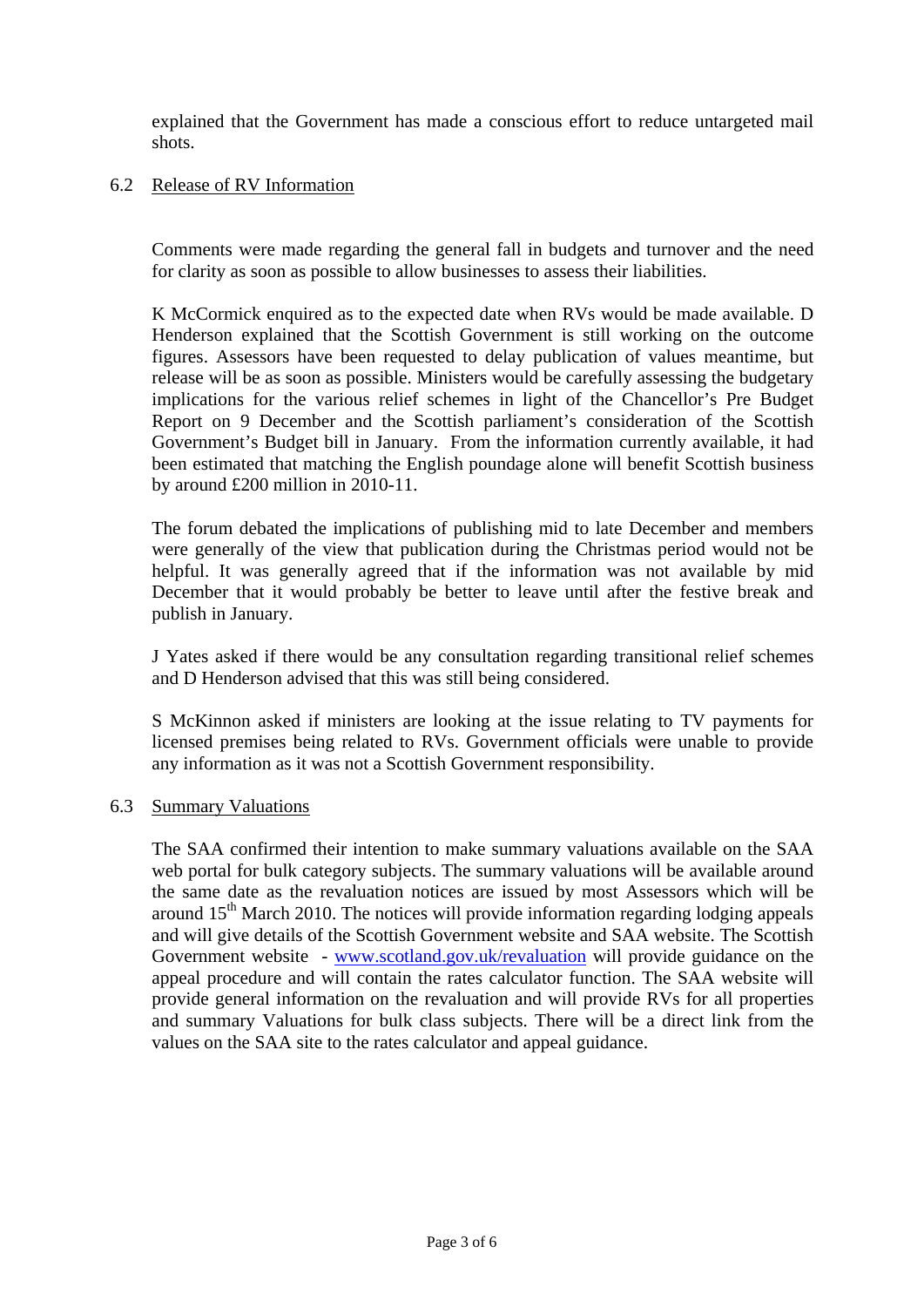# 6.4 Appeals

Assessors will be happy to accept appeals either in paper format or electronically via email or the Portal. D Thomson advised that the website is currently being developed to allow the submission of appeals in bulk. He emphasised that potential users must sign up to use the on-line bulk upload facility but the sign up is at no cost to the ratepayer.

The draft roll is subject to change up to  $31<sup>st</sup>$  March 2010. The legislation directs that no appeals can be lodged before  $1<sup>st</sup>$  April. Assessors will be happy to discuss property assessments before the  $1<sup>st</sup>$  April and can alter draft RVs if they consider there are good grounds to do so.

Ratepayers will be able to view the Practice Notes on the SAA website. These explain the general approach to the valuation of all subject categories and should provide a better understanding of the reasoning behind the RV for their properties.

Formal appeals can be lodged from  $1<sup>st</sup>$  April 2010 up to  $30<sup>th</sup>$  September 2010. No appeals can be accepted after this period.

# 6.4 Rates calculator

 M Cook advised that the rates calculator (for the 2005 Roll) was available at http://www.scotland.gov.uk/revaluation

The rates calculator for 2010 values will be available when the full rates package is announced and the RVs are released.

### 6.5 Business Relief Schemes

S McKinnon asked if there was a plan to update various websites when the reliefs are known as may be out of date. M Cook advised that they will contact the Business Gateway to provide updated information for their website. While every effort will be made to make information available widely it is not possible to guarantee that all external websites will use the information to update their web sites. Local Authorities will also update their sites when the rates package information is known.

It was suggested that it would be beneficial to have a link from the SAA website to the rates relief scheme information and D Thomson agreed to take this to the Portal developers.

### **7.0 Administration of the Scottish Ratepayers Forum**

The regularity of the meeting was discussed and S McKinnon put forward the view that the meetings should be quarterly. Many members agreed that it would be better to meet more regularly. It was agreed that a meeting should be arranged to allow members to discuss the RV outcomes and rates relief packages.

It was highlighted that minutes of the meetings have not been put on the Portal since 2007. The newsletter has also not been regular and the need for a newsletter was discussed. Some members considered that it can be helpful to have information provided in plain English rather than the legal text often used by Assessors. Some items for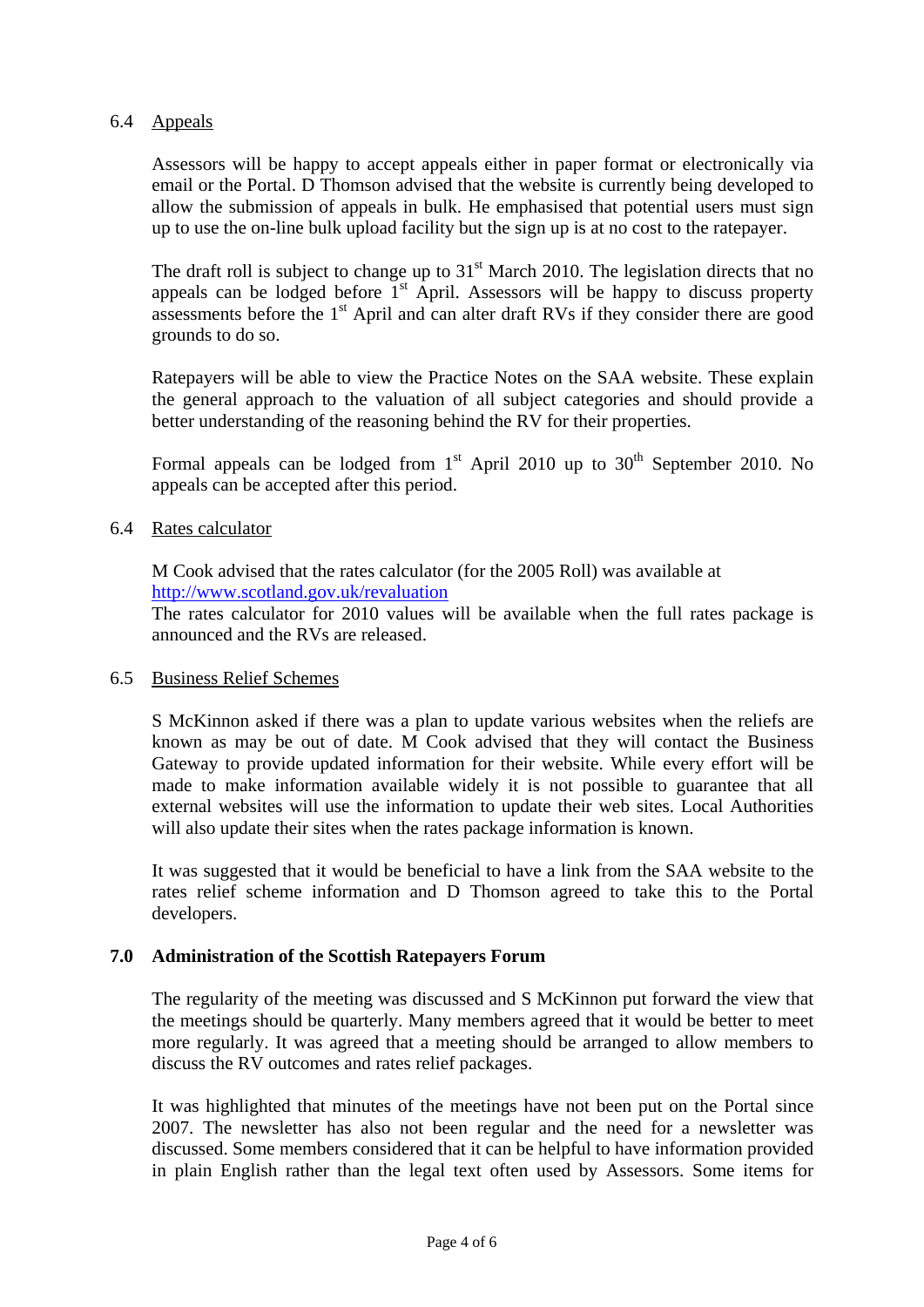consideration were discussed and it was generally accepted that each organisation already provides their own information and the newsletter could be duplicating efforts. C Low agreed that a newsletter would be published, and anyone with articles for publication should forward these to J. Hewton.

It was suggested that publications on the website could include Agendas, Approved minutes and SRF newsletters.

# **8.0 Water Charges**

KMcCormick questioned what would happen to water charges as a result of the 2010 Revaluation. M Cook confirmed that Scottish Water was continuing with preparations to move towards meters rather than rateable value as the basis for water charges and it is hoped that every non-domestic property will be metered by  $1<sup>st</sup>$  April 2011.

# **9.0 AOCB**

### 9.1 Renewables

KMcCormick raised the issue of unfairness in the 3 different methods of valuation correctly used to value renewables, these include

- If sold direct to a named Utility operator the generation is valued by reference to Receipts and Expenditure
- If the operator is an unnamed utility operator the generation is valued on  $\angle Kw$ generated
- Biomass plants for own use are valued on Contractors

D Thomson referred to the Wood Committee recommendations which concluded that P&M used for energy as a business was different from P&M used for a building. The Wood Committee report was produced after years of consultation and debate and should not be overturned without giving it serious consideration.

K McCormick commented that the valuation and rating of Biomass is unfair

### 9.2 Climate Change Act

J Gilmour confirmed the Climate Change Act included provision for discounts for energy efficiencies.

### 9.3 Fibre Optic Cabling

S McKinnon mentioned that he understood that rates vary for small and large operators and asked for the reasons why this should be. D Gillespie provided an overview of the items and issues considered for the valuations. He advised that the Renfrew Assessor, Mr MacTaggart would be the designated Assessor for telecoms from  $1<sup>st</sup>$  April 2010 and that further guidance if required could be available through Renfrew.